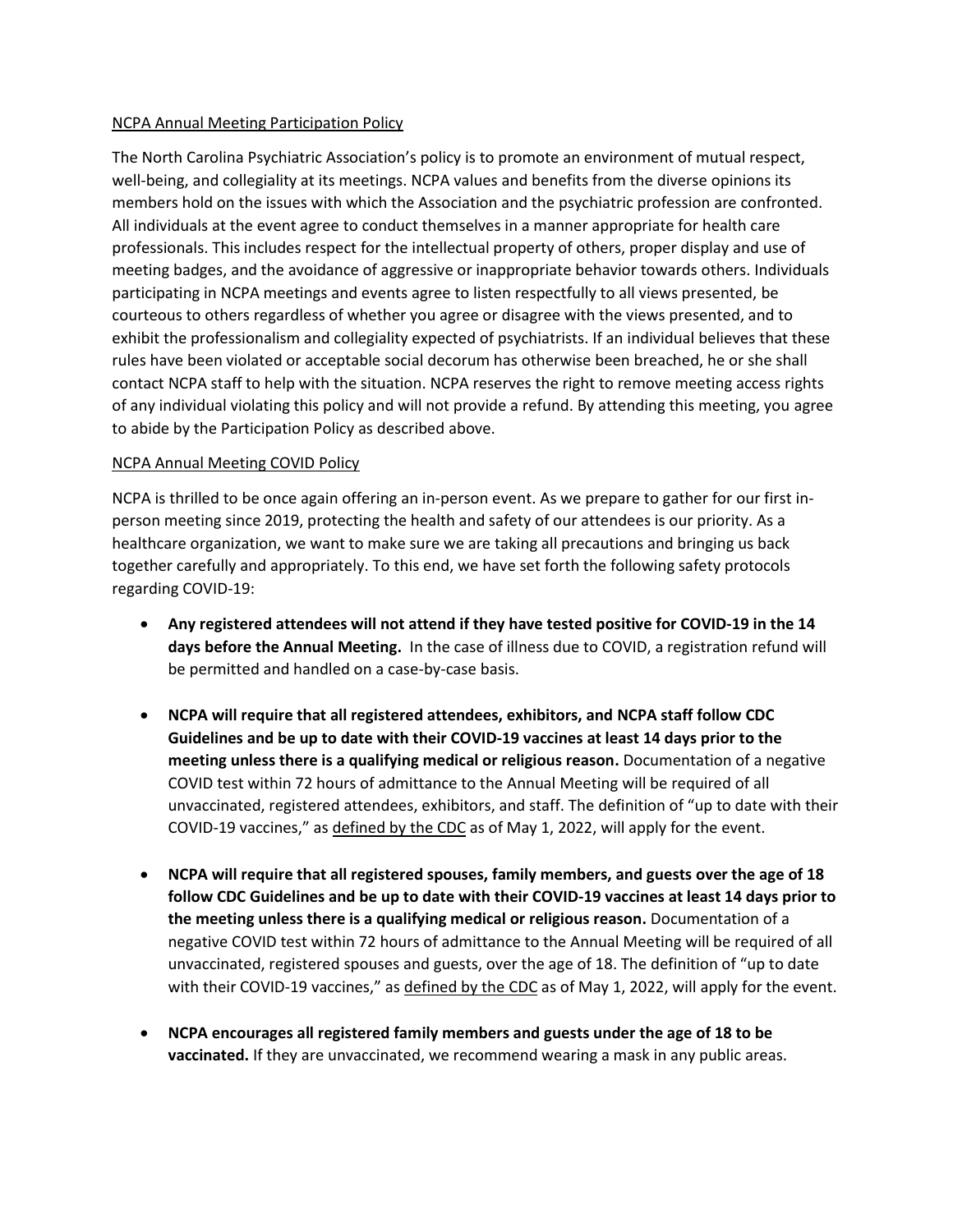- **The CDC definition of "up to date with their COVID-19 vaccines," as of May 1, 2022 is**: "You are up to date with your COVID-19 vaccines when you have received all doses in the primary series and one booster when eligible.
	- $\circ$  Getting a second booster is not necessary to be considered up to date at this time.
	- $\circ$  The recommendations will be different depending on your age, your health status, what vaccine you first received, and when you first got vaccinated."
- **All individuals attending the 2022 Annual Meeting will be required to follow all health and safety requirements in effect from the State of North Carolina, City of Asheville, and/or the Renaissance Asheville Hotel at the time of the event and any other health and safety protocols established by NCPA.** Based on conditions at the time of the meeting, NCPA reserves the right to require additional precautions prior to and during the in-person event. Specific safety requirements regarding masking, social distancing, testing, isolating, etc. will be shared with registered participants by September 1.
- **By submitting registration, you agree to attest you are up to date with your COVID-19 vaccines or will provide a photograph of a negative COVID test result and to follow all relevant health and safety protocols to attend the in-person event.** You further acknowledge that interaction with the public poses an elevated risk of being exposed to COVID-19 and that by attending the NCPA 2022 Annual Meeting, you and any guests voluntarily assume all risks related to exposure to COVID-19 and agree not to hold the North Carolina Psychiatric Association or any of their affiliates, directors, officers, employees, agents, contractors, or volunteers liable for any illness or injury.

## **REGISTRATION ATTESTATION AND WAIVER FORM**

These terms and conditions govern participation in the NCPA 2022 Annual Meeting. By registering for and/or participating in the Annual Meeting, you agree to NCPA's Participation Policy. NCPA reserves the right to remove any person from the Annual Meeting if NCPA, in its sole discretion, determines that the person has not complied with these terms, has failed to abide by health precautions, or if their participation or behavior otherwise disrupts or interferes with the Annual Meeting. Registration fees are nonrefundable in the event of removal from the Annual Meeting due to violation of the NCPA Participation Policy.

By registering for the NCPA Annual Meeting, I am noting that I (along with any spouses and/or guests included with this registration) understand the hazards of the novel coronavirus ("COVID‐19") and am familiar with the Centers for Disease Control and Prevention ("CDC") guidelines regarding COVID‐19 as well as the CDC'S definition of full vaccination. Notwithstanding the risks associated with COVID‐19, which I readily acknowledge, I hereby willingly choose to attend the NCPA Annual Meeting. I acknowledge and fully assume the risk of illness related to COVID‐19 arising from my being on the premises for the event. I further agree to adhere to and follow all requirements of the association, the host facility, as well as any legal requirements of federal, state, and local authorities.